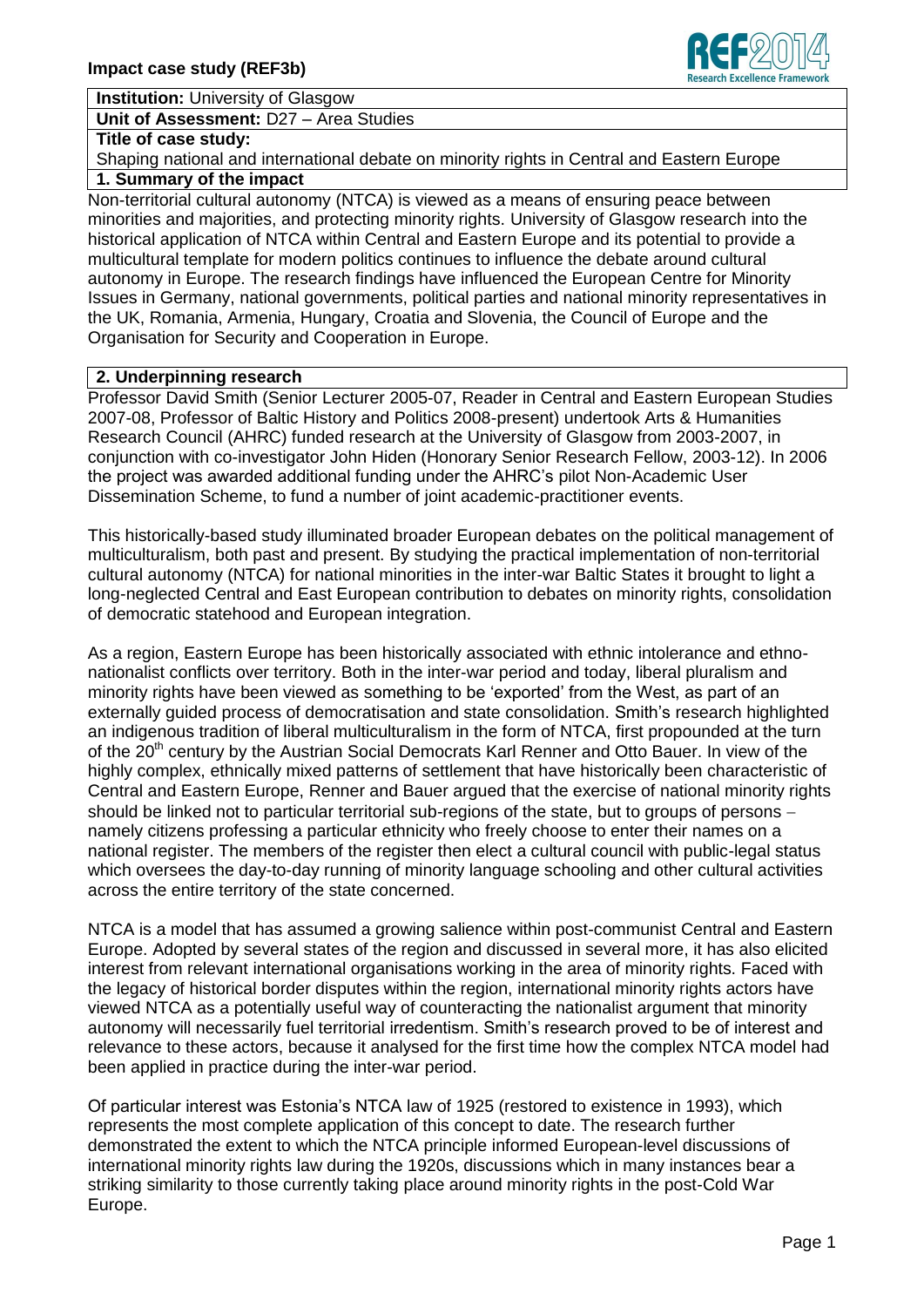

### **3. References to the research**

- David J Smith and John Hiden, *Ethnic Diversity and the Nation-State: National Cultural Autonomy Revisited*. London and New York: Routledge 2012, ISBN: 978-0-415-69690-6 (hbk); ISBN: 978-0-203-11832-0 (ebk) [REF 2].
- David J Smith, 'Non-Territorial Autonomy and Political Community in Contemporary Central and Eastern Europe', *Journal on Ethnopolitics and Minority Issues in Europe*, 1, 2013, pp.27-55. JEMIE is an online journal, and the article can be accessed at [\[link\]](http://www.ecmi.de/fileadmin/downloads/publications/JEMIE/2013/Smith.pdf)
- David J Smith, 'The Revival of Cultural Autonomy in Certain Countries of Eastern Europe: Were Lessons Drawn from the Inter-War Period?' in Council of Europe Venice Commission, *The Participation of Minorities in Public Life*, Collection Science and Technique of Democracy, No.45, Strasbourg, Council of Europe Publishing 2008, pp.77-88 [AVAILABLE FROM HEI].
- David J Smith and Karl Cordell (eds), *Cultural Autonomy in Contemporary Europe*, 1<sup>st</sup> Edition, 152 pages, London and New York, Routledge 2008, ISBN 978-0-415-46456-7 [AVAILABLE FROM HEI].
- John Hiden and David J Smith 'Looking Beyond the Nation State: a Baltic Vision for National Minorities between the Wars', *Journal of Contemporary History*, 41, 3, 2006, pp.387-400. [\(doi: 10.1177/0022009406064646\)](http://dx.doi.org/10.1177/0022009406064646)

### **Key Grants:**

'Ending Nationalism? The Quest for Cultural Autonomy in Inter-war Europe', Arts and Humanities Research Council, 1/10/2003-30/09/2007. £43,890 (pre-FEC) – additional £10,500 awarded in 2006. Final project report assessed by AHRC in April 2009 as outstanding.

#### **4. Details of the impact**

The management of ethno-cultural diversity is an issue of increasing importance to all contemporary European states and societies, including the UK. Liberal democracy has sought to accommodate such diversity using the model of minority rights, which deems all citizens equal regardless of ethnic origin, but which also grants ethnic minorities certain positive rights relating to their distinct culture. The practice of minority rights is, however, far from uncontested, bringing into focus the question of how to ensure that granting additional rights to particular sub-cultures does not undermine overall societal cohesion or the integrity of the state. Such contestation has been especially acute in the states that have emerged in Central and Eastern Europe over the past century. In the newer states of Central and Eastern Europe, lack of experience with democracy coupled with memories of past border disputes and ethnic conflicts mean that central governments often see territorially-based devolution of power as a potential threat to state sovereignty and integrity, especially where ethno-national boundaries overlap state borders.

Non-territorial cultural autonomy (NTCA) is viewed as a means of ensuring peace between minorities and majorities, and protecting minority rights. Until recently, however, little was known about the original NTCA model and previous efforts to apply it within the region. Smith and Hiden's work addressed this gap in the literature, and their research into the potential of NTCA to provide a multicultural template for modern politics continues to influence the debate around cultural autonomy in Europe.

Under international law, many of the Balkan states have a duty to create conditions that enable real participation in decision-making processes by various minority groups, these governments continue to express great interest in NTCA as a method for facilitating this requirement. Smith's research findings continue to influence national governments, political parties and national minority representatives in the UK, Romania, Armenia, Hungary, Croatia and Slovenia, the Council of Europe and the Organisation for Security and Cooperation in Europe **[1]**.

Since 2005, Smith's research team have contributed to the European Centre for Minority Issues (ECMI)'s work on NCTA **[2; 3]**. The ECMI was set up by European governments in collaboration with researchers to work on minority issues and advise governments and other bodies such as the Council of Europe and interested political parties supporting minority rights throughout Europe. The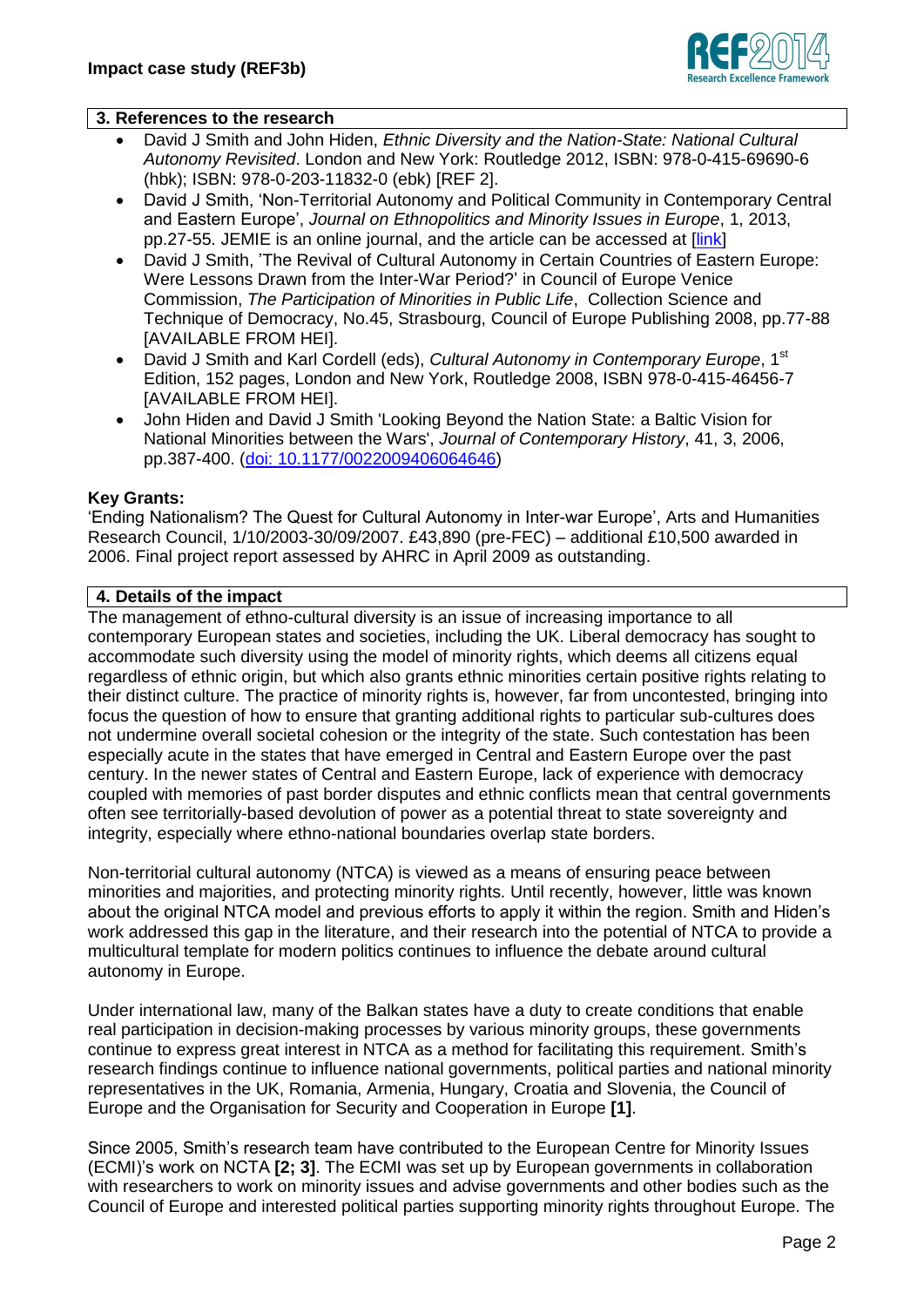### **Impact case study (REF3b)**



ECMI believe that NTCA is a possible means of introducing peaceful legislation for minorities, it remains one of their key research topics and they continue to support the dissemination of the theory to governments throughout Europe. In November 2012, Smith co-organised a conference on NTCA in Belfast in conjunction with the ECMI and Queens University, at which the Rt Hon Charles Clarke gave a keynote speech discussing the relevance of NTCA concepts to multiculturalism and minority rights around Europe and in a UK context **[4]**. The conference was open to the public, and the [conference papers](http://www.peterlang.com/index.cfm?event=cmp.ccc.seitenstruktur.detailseiten&seitentyp=produkt&pk=76566) were published by Peter Lang in 2013.

Smith's work with the Romanian government on NTCA for the Hungarian minority within Romania, continues to shape the debate between Hungary and Romania. His 2005 briefing to the Romanian government in Bucharest on the Estonian model of NTCA and the Smith and Hiden research findings provided the basis for a minority law which was drafted to implement NTCA **[5]**. Although the ruling coalition lacked the two-thirds parliamentary majority needed to pass the law, the concept of NTCA continues to significantly impact public policy debates in Romania. In 2010, the Romanian government announced the expansion of cultural and ethnic identity rights for minorities, which was seen by some commentators, such as the campaigning group DIVERS, as an attempt to move towards the aims of the law **[6]**. The law remains tabled for debate and some of the Hungarian minority in Romania are now lobbying for territorial autonomy for the geographically concentrated Hungarians in Transylvania and cultural autonomy for the rest of the minorities (*[Bucharest Herald](http://www.bucharestherald.ro/politics/34-politics/34485-hungarian-ambassador-autonomy-is-the-only-compromise-solution-and-well-obtain-it?tmpl=component&print=1&page=)*, June 2012, 'Hungarian Ambassador: Autonomy is the only compromise solution and we'll obtain it'). The Hungarian government supports cultural autonomy for diaspora Hungarians, and territorial autonomy for large groups of Hungarians in other countries. The vice president of Hungary was quoted in 2010 by the [Romanian news agency Agerpres;](http://english.hotnews.ro/stiri-regional_europe-7623165-hungarian-vice-budapest-wishes-autonomy-for-hungarians-living-abroad-within-norms.htm) '*For those Hungarians living in the diaspora we seek cultural autonomy while for those living in blocks we seek territorial autonomy – all these are European practices. If other nations can, we can also within the EU norms.'* 

Therefore, the project has extended its consultancy role from the Hungarian minority party in Romania to external policymakers and advisors in Hungary proper. Smith has worked with the Institute for Research on Hungarian Communities Abroad, a think tank established in 2011 by the Hungarian government. In April 2013, he was the keynote speaker at a conference in Budapest attended by the Deputy Prime Minister of Hungary, Swiss MP and Council of Europe Parliamentary Assembly member Andreas Gross, the President of the Hungarian NTCA Council in Serbia, representatives of Hungarian minorities from neighbouring countries, MPs, journalists and representatives from embassies in Hungary, plus academics and students, numbering around 100 people in total **[7]**. The conference was entitled 'Territorial Autonomies in Europe: Issues and Challenges', but it encompassed broader issues of autonomy, including non-territorial. Smith spoke on the theory and practice of non-territorial autonomy.

The Armenian government drafted a law on national minorities following the ECMI report on NTCA in 2005 – the law was in continuous debate in the Armenian parliament from 2006-09 and the 2009 Council of Europe survey reported that the Armenian government was developing a law on national minorities. Although supported by the Council of Europe, Armenia's draft legislation was ultimately defeated due to rising dissent over the territorial versus non-territorial autonomy debate. The Council of Europe Venice Commission has maintained an interest in NTCA particularly as a result of the Armenian effort (Council of Europe: Committee of Ministers, *[European Charter for](http://www.unhcr.org/refworld/docid/4abb464f0.html)  [Regional or Minority Languages: Application of the Charter in Armenia,](http://www.unhcr.org/refworld/docid/4abb464f0.html) 2nd Monitoring Cycle*, 23 September 2009, ECRML 2009). Briefings by Smith and Hiden to governments and minority groups in Croatia in 2006 and Armenia, Hungary and Slovenia (2007) helped to lay the groundwork for the widening debate.

The influence of University of Glasgow research and the ongoing priority of the debate is evidenced by the Council of Europe reissuing Smith's report on NTCA in Europe as part of *Participation of Minorities in Public Life*, (Council of Europe, 2011) **[1]**.